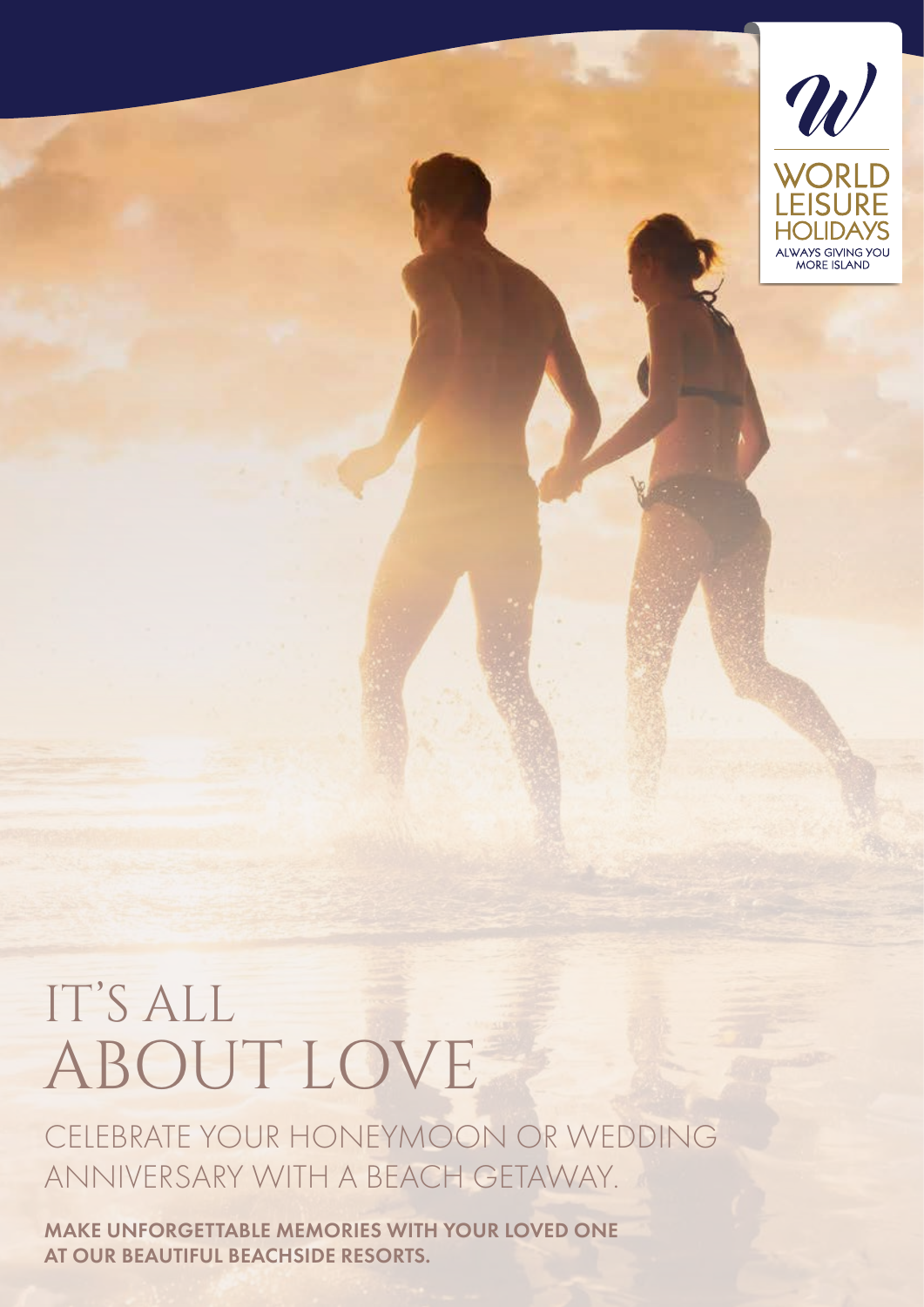

| <b>FROM</b>       |   |
|-------------------|---|
|                   | I |
|                   |   |
| <b>PER PERSON</b> |   |

#### $\Theta$

X

**7 NIGHTS A** SUPERIOR GARDEN ROOM

**ALL-INCLUSIVE MEAL PLAN 01 JUN – 30 SEP 2022**

| <b>INCLUDED HONEYMOON EXTRAS</b>                                                                                          |  |  |
|---------------------------------------------------------------------------------------------------------------------------|--|--|
| Fruit platter & bottle of house sparkling wine in room on day of arrival.                                                 |  |  |
| Romantic turndown on day of arrival.                                                                                      |  |  |
| Good night chocolate turndown once during the stay.                                                                       |  |  |
| 30 mins massage per couple once during their stay.                                                                        |  |  |
| 15% discount on any treatment at our Spa (not applicable on packages and products).                                       |  |  |
| $\Omega$ and $\Gamma$ is the contract of the contract of $\Gamma$ is the contract of $\Gamma$ is the contract of $\Gamma$ |  |  |

Guaranteed complimentary room upgrade to the next room type (subject to availability) during Low Season (23 Apr - 30 Sept 2022).

## LONGBEACH

### A SUN RESORT · MAURITIUS

| FROM              | <b>①</b> | <b>7 NIGHTS</b>                                                             | <b>TA JUNIOR SUITE</b> |
|-------------------|----------|-----------------------------------------------------------------------------|------------------------|
| <b>PER PERSON</b> | X        | ALL-INCLUSIVE MEAL PLAN $\left \frac{1}{\ln 2}\right $ 01 JUN – 30 SEP 2022 |                        |

#### **INCLUDED HONEYMOON EXTRAS**

Cocktail at the Shores Bar followed by dinner.

One unique hotel experience offered once during the stay (not finalised yet, will be advised upon check-in).

Guaranteed complimentary room upgrade to the next room type (subject to availability) during Low Season (23 April - 07 Oct 2022).

For all stays of minimum 7 nights, Bride is free for a 1hr couple massage - to be taken at the Spa between 10AM and 3PM - once during the stay.

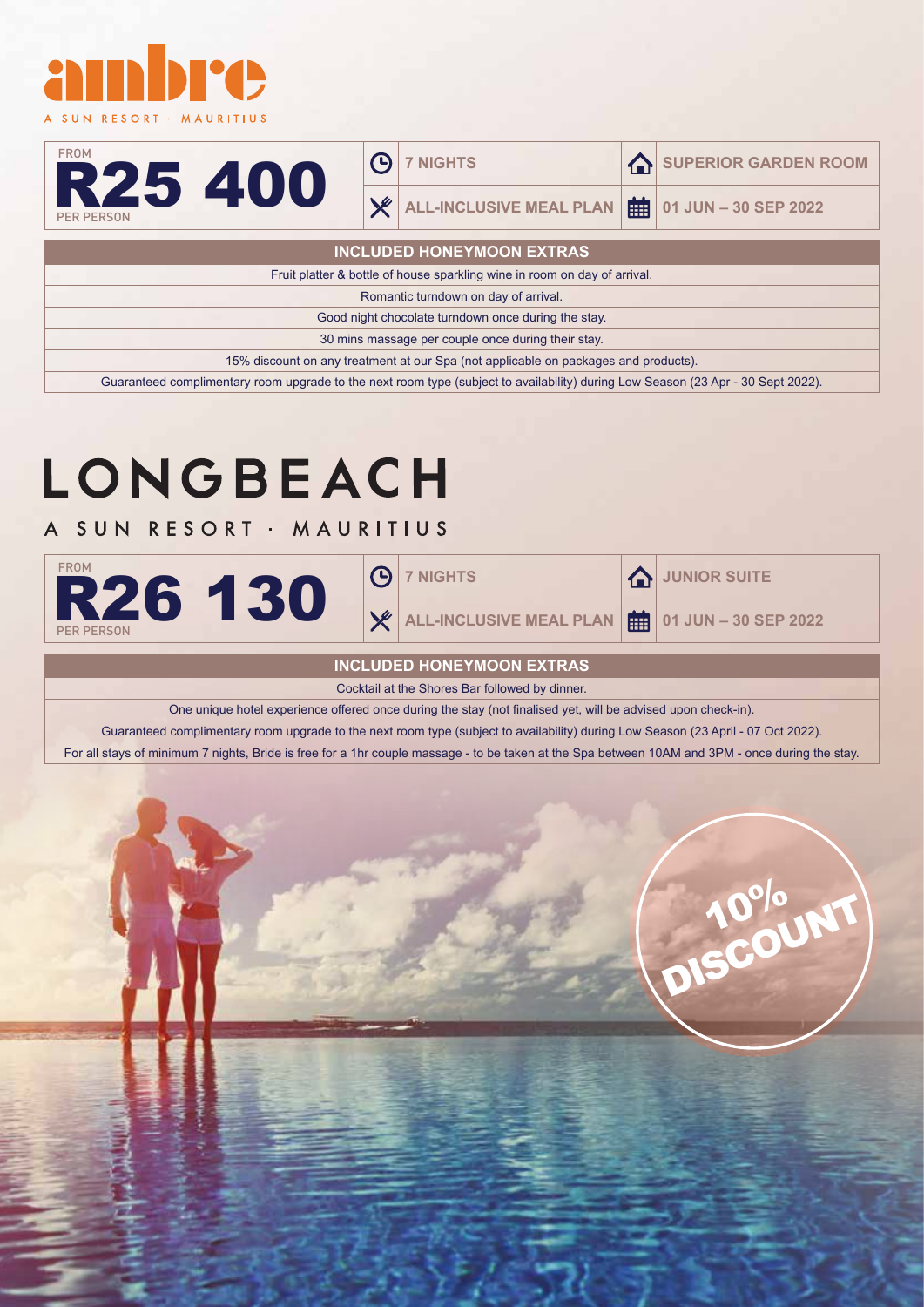



 $\Theta$ 

X

**7 NIGHTS A** SUPERIOR ROOM

**ALL-INCLUSIVE MEAL PLAN 01 JUN – 30 SEP 2022**

**INCLUDED HONEYMOON EXTRAS**

Free gifts in the room: Fruit platter and 1 bottle of sparkling wine upon check-in.

Canapes & 2 glasses of red wine served in room at aperitif time on the first evening.

One candlelight dinner (excluding drinks & seafood) at Saint Géran.

# 5% DISCOUNT

#### **PACKAGE INCLUDES**

- Return flights to Mauritius from Johannesburg.
- Return Seat In Coach Transfers.
- 7 Nights Accommodation Per Person Sharing.
- All-Inclusive: Breakfast, Lunch, Dinner, selected drinks while bars are open.
- All land and non motorised water sports as per brochure.
- Daily Entertainment.
- Approximate Taxes, Levies and Surcharges.

#### **PACKAGE EXCLUDES**

- Passport + Visa Costs (If Applicable).
- Travel Insurance.
- Items of a personal nature.
- All rates quoted are per adult sharing and subject to availability at time of making the reservation.
- Airfares and taxes are subject to change within the specified
- seasons and are carrier specific, which could impact on the rate quoted. • Rates are subject to currency fluctuations which are subject to change without prior notification and exclude any administration fees.
- Standard T/C's apply. Price quoted is ex Johannesburg.